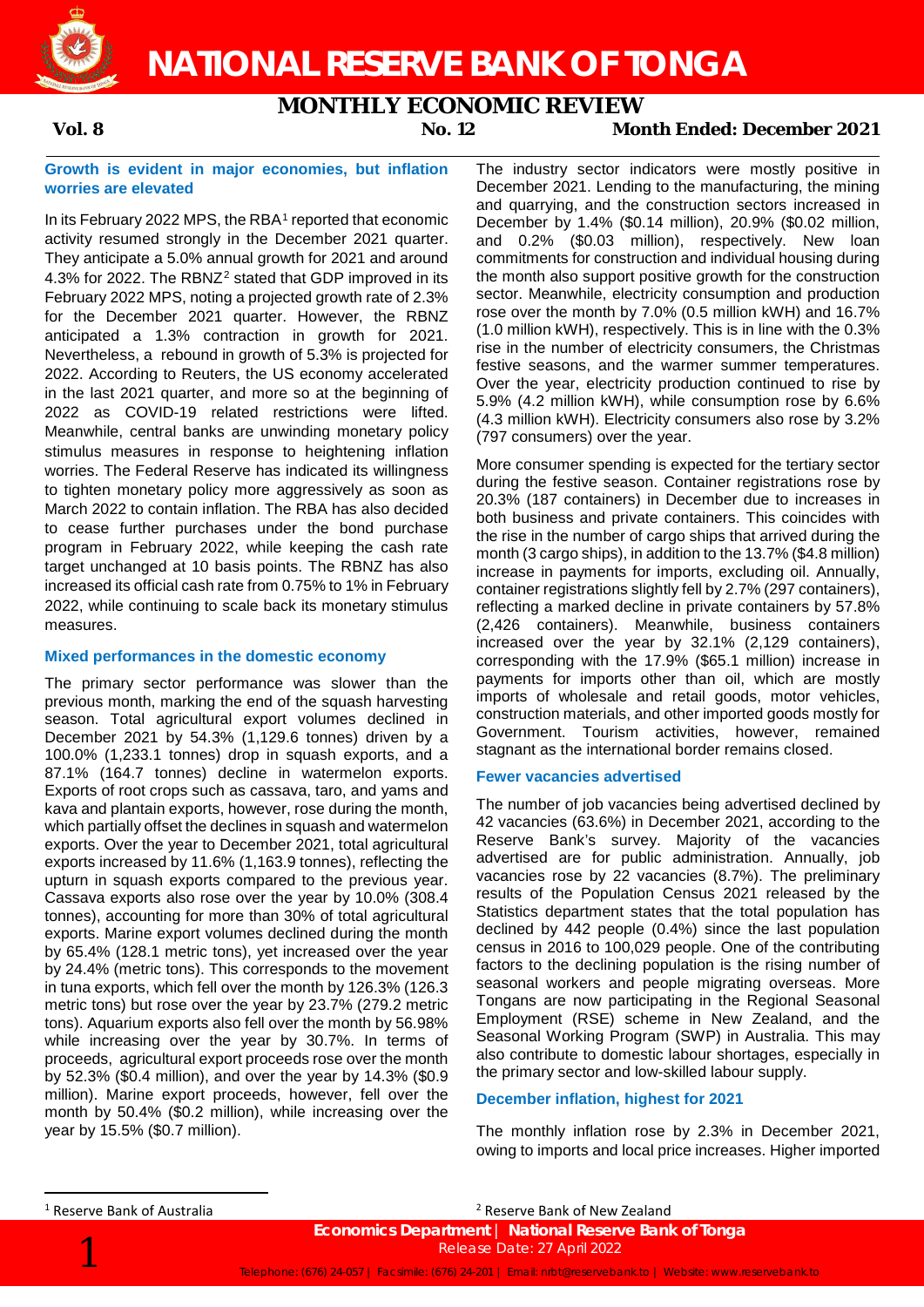

## **NATIONAL RESERVE BANK OF TONGA**

# **MONTHLY ECONOMIC REVIEW**<br>No. 12 Mor

prices are mainly attributed to an increase in prices of fuels, food items, gas, and other fuels. On the other hand, the rise in prices of food items was the key driver of higher local prices.

Over the year to December, inflation was at its highest for 2021 at 9.3%. This is compared to  $0.3\%$ 

|                        |        | Monthly       | Annual |        |  |
|------------------------|--------|---------------|--------|--------|--|
| <b>Prices</b>          | Dec-21 | <b>Nov-21</b> | Dec-21 | Dec-20 |  |
| Headline Inflation (%) | 2.3    | 1.3           | 9.3    | 0.3    |  |
| Domestic prices        | 3.5    | 0.9           | 7.9    | $-0.7$ |  |
| Imported prices        | 1.3    | 1.6           | 10.4   | 1.2    |  |

|                   |        |         | Annual        |         |  |
|-------------------|--------|---------|---------------|---------|--|
| Items (\$ per kg) | Unit   | Dec-21  | <b>Dec-20</b> | Change  |  |
| Domestic          |        |         |               |         |  |
| Octopus           | 1kg    | \$47.56 | \$33.08       | \$14.48 |  |
| Carrots           | 1kg    | \$7.42  | \$2.52        | \$4.90  |  |
| Tuna              | 1kg    | \$21.00 | \$17.00       | \$4.00  |  |
| Capsicum          | 1kg    | \$10.36 | \$6.59        | \$3.77  |  |
| Imported          |        |         |               |         |  |
| Turkey tails      | 1kg    | \$13.56 | \$9.72        | \$3.84  |  |
| Petrol            | litre. | \$3.26  | \$2.42        | \$0.84  |  |
| Diesel            | litre. | \$3.15  | \$2.38        | \$0.77  |  |

recorded in December 2020. Since the onset of the global pandemic, shocks to global demand and supply were seen in large drops in global oil prices, leading to periods of very low inflation, as Tonga had observed throughout 2020. However, because the global economy is slowly recovering from these shocks, global prices are slowly returning to their pre-pandemic levels hence the higher inflation rates seen in 2021.

Both imported and local prices rose significantly over the year. In December, the primary drivers of high imported prices were fuels, food items, dwelling maintenance and repair, and gas and other fuels. This reflects the ongoing disruptions caused by the global pandemic to global supply chains and logistics, pushing up energy, food, and commodity prices. On the domestic side, higher electricity tariffs and local food prices drove local prices up. The higher electricity prices correspond to the increasing fuel prices, a stark reminder of Tonga's vulnerability to movements in global prices, particularly oil and food prices. 55.1% of Tonga's CPI (Consumer Price Index) basket are imported goods and services, of which 37.6% consist of the Food and Transport (majority of which is fuel) groups. Fuel is a common factor input in most of our domestic production, hence it also contributes to higher domestic prices. The neighboring countries, such as Samoa and Fiji are also experiencing higher inflation levels, as well as Tonga's major source import countries like the US, Australia, and New Zealand.

### **Major trading currencies depreciated against the TOP**

|                                        | Monthly       |               |          | Annual        |          |
|----------------------------------------|---------------|---------------|----------|---------------|----------|
|                                        | <b>Dec-21</b> | <b>Nov-21</b> | % Growth | <b>Dec-20</b> | % Growth |
| Nominal Effective Exchange Rate Index  | 90.2          | 89.9          | 0.2      | 86.5          | 4.2      |
| Real Effective Exchange Rate Index     | 110.5         | 108.0         | 2.3      | 101.2         | 9.2      |
| Source: National Reserve Bank of Tonga |               |               |          |               |          |

Over the month, the Nominal Effective Exchange Rate (NEER) rose slightly as most of Tonga's trading partner currencies depreciated against the Tongan Pa'anga (TOP). The Real Effective Exchange Rate (REER) index also

**Vol. 8 No. 12 Month Ended: December 2021**

increased in line with the higher inflation rate over the month.

In the year to December 2021, the NEER increased as trading partner currencies generally weakened against the TOP. The REER also increased over the year in line with the higher inflation rate. This implies a loss in Tonga's trade competitiveness.

### **Foreign reserves surge above \$800 million**

| Table 4: Foreign Reserves<br>Annual<br>Monthly |               |               |         |               |          |  |  |
|------------------------------------------------|---------------|---------------|---------|---------------|----------|--|--|
|                                                | <b>Dec-21</b> | <b>Nov-21</b> | %Growth | <b>Dec-20</b> | % Growth |  |  |
| Foreign Reserves (\$ in million)               | 817.5         | 783.9         | 4.3     | 675.6         | 21.0     |  |  |
| Import Coverage (months)                       | 12.7          | 12.4          | 2.4     | 12.5          | 1.6      |  |  |

Source: National Reserve Bank Tonga

Official foreign reserves edged higher in December 2021 by \$33.6 million to a new record high of \$817.5 million, equivalent to 12.7 months of imports. This was due to inflows of official budget support from international development partners, and remittances. Over the year, foreign reserves also increased substantially by \$141.9 million, supported by higher receipts of budget support, official grants, external debt proceeds, capital inflows, and remittances. The majority of the official foreign reserves are held in USD, AUD, and NZD.

| <b>Table 5: Remittance Receipts</b> |                          |               |          |               |               |          |  |
|-------------------------------------|--------------------------|---------------|----------|---------------|---------------|----------|--|
|                                     | <b>Monthly</b><br>Annual |               |          |               |               |          |  |
|                                     | Dec-21                   | <b>Nov-21</b> | % Growth | <b>Dec-21</b> | <b>Dec-20</b> | % Growth |  |
| Remittance (\$ in million)          | 51.9                     | 41.6          | 24.9     | 498.1         | 398.0         | 25.2     |  |
| Source: National Reserve Bank Tonga |                          |               |          |               |               |          |  |

Remittance receipts peaked in December 2021 as per the usual Christmas festivities. During the month, remittances rose by \$10.4 million (24.9%). This was mainly attributed to the increases in private transfer receipts for the Christmas festivities and the compensation of employees which includes receipts from seasonal workers. Over the year to December 2021, remittances increased by \$100.1 million (25.2%).

The Overseas Exchange Transactions (OET) recorded an overall balance surplus of \$33.6 million in December 2021 compared to the \$26.9 million surplus in November 2021. This stemmed mostly from increases in net transfer receipts and income, offsetting the widening trade and services deficits.

| Table 6: Overseas Exchange Transactions |                |               |          |          |          |           |  |  |
|-----------------------------------------|----------------|---------------|----------|----------|----------|-----------|--|--|
|                                         | <b>Monthly</b> |               |          |          | Annual   |           |  |  |
|                                         | Dec-21         | <b>Nov-21</b> | % Growth | Dec-21   | Dec-20   | % Growth  |  |  |
| Overall Balance                         | 33.6           | 26.9          | 25.1     | 141.9    | 188.1    | $-24.6$   |  |  |
| Current Account                         | 26.9           | 22.3          | 20.6     | 73.6     | 158.2    | $-53.5$   |  |  |
| Merchandise Trade                       | $-45.7$        | $-38.5$       | $-18.6$  | $-498.2$ | $-411.0$ | $-21.2$   |  |  |
| Services                                | $-8.3$         | $-1.3$        | $-534.3$ | $-48.5$  | $-0.5$   | $-9044.5$ |  |  |
| Income                                  | 4.2            | 3.2           | 33.4     | 28.5     | 17.4     | 63.7      |  |  |
| <b>Transfers</b>                        | 76.7           | 59.0          | 30.0     | 591.8    | 552.3    | 7.1       |  |  |
| <b>Capital Account</b>                  | 1.2            | 0.9           | 30.9     | 23.9     | 39.7     | $-39.7$   |  |  |
| <b>Financial Account</b>                | 5.5            | 3.6           | 51.3     | 44.4     | $-9.7$   | 556.7     |  |  |

Source: Banking Systems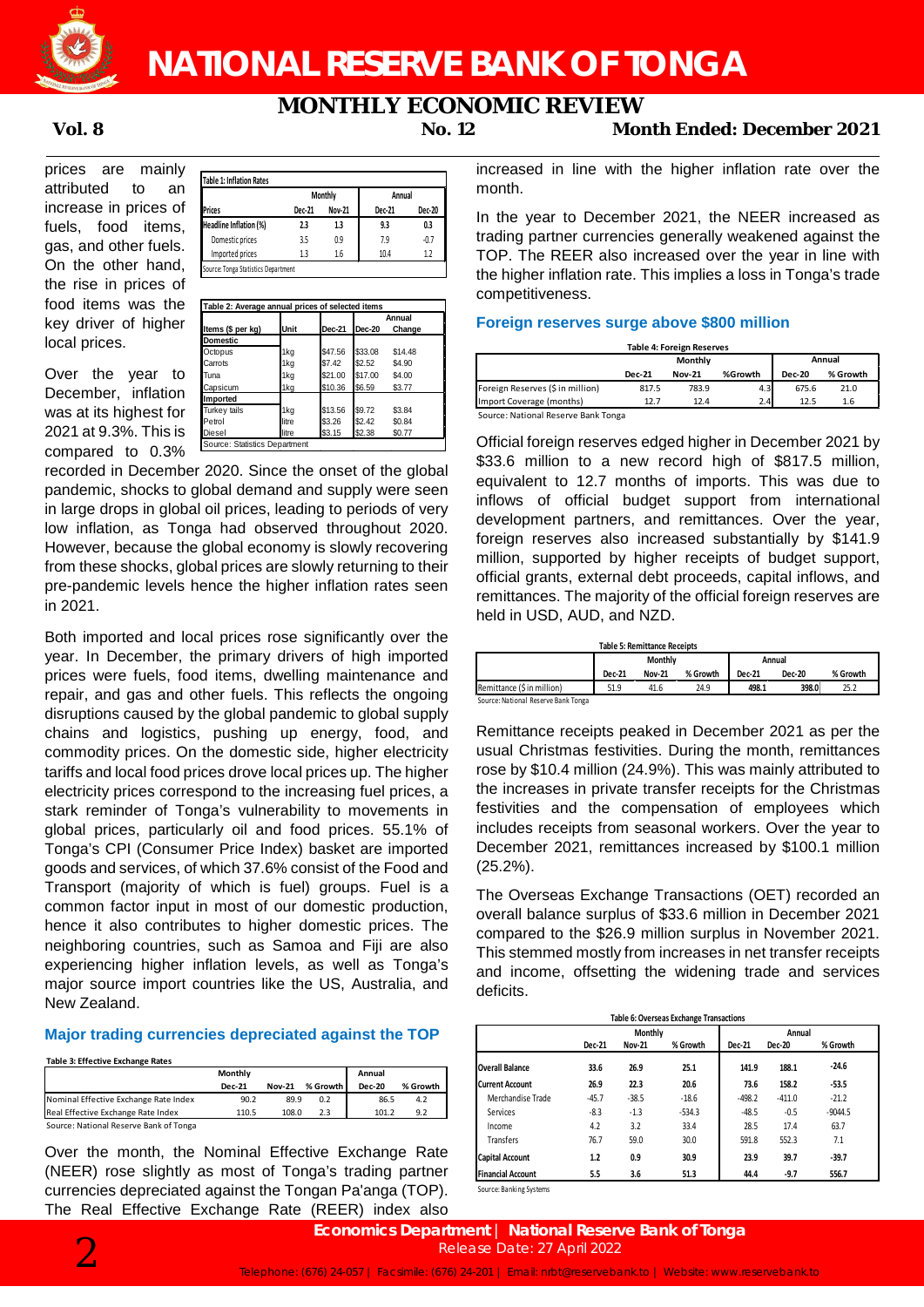## **MONTHLY ECONOMIC REVIEW**<br>No. 12 Mor

**Vol. 8 No. 12 Month Ended: December 2021**

Annually, the OET balance surplus is lower than the previous year by \$46.2 million. Net transfers and financial receipts increased, while higher increases in the net trade and service deficits resulted in a lower surplus.

### **Very high money supply**

| Table 7: Broad Money        |               |               |          |               |          |  |  |
|-----------------------------|---------------|---------------|----------|---------------|----------|--|--|
|                             |               | Monthly       |          | Annual        |          |  |  |
|                             | <b>Dec-21</b> | <b>Nov-21</b> | % Growth | <b>Dec-20</b> | % Growth |  |  |
| Broad money (\$ in million) | 821.5         | 807.2         | 1.8      | 707.5         | 16.1     |  |  |
| Net Foreign Asset           | 798.4         | 774.1         | 3.1      | 705.9         | 13.1     |  |  |
| Net Domestic Asset          | 24.0          | 34.0          | $-29.4$  | 2.4           | 880.5    |  |  |

Source: Banking System, National Reserve Bank of Tonga

The strong growth in foreign reserves continues to push net foreign assets higher and thus broad money. Over the month and year to December 2021, broad money rose by \$14.4 million (1.8%) and \$114.0 million (16.1%), respectively. Net domestic assets declined during the month, as Government deposits increased from the official funds received to support the Government's budget and projects. Over the year, domestic assets rose as the Government deposits declined from disbursements for the fiscal stimulus package and Tropical Cyclone Harold reconstructions.

### **Liquidity in the financial system increased**

| Table 8: Reserve money                                 |               |               |          |               |            |  |
|--------------------------------------------------------|---------------|---------------|----------|---------------|------------|--|
| Monthly<br>Annual                                      |               |               |          |               |            |  |
|                                                        | <b>Dec-21</b> | <b>Nov-21</b> | % Growth | <b>Dec-20</b> | % Growth I |  |
| Reserve money (\$ in million)                          | 578.8         | 558.1         | 3.7      | 422.8         | 36.9       |  |
| Source: Banking System, National Reserve Bank of Tonga |               |               |          |               |            |  |

Liquidity in the financial system rose in December 2021, by \$20.8 million (3.7%) and \$156.0 million (36.9%) annually. Over the month, currency in circulation rose the most, coinciding with the rise in demand for money for the end of year festivities. The Statutory Reserve Deposits (SRD) and Exchange Settlement Accounts also rose, reflecting higher deposits and net sales of foreign currency to the Reserve Bank. Over the year, the Exchange Settlement Accounts increased the most followed by SRD and currency in circulation, reflecting the annual rise in total deposits and annual festivities such as Christmas & New Year celebrations, churches' annual donations, Kava Idol, and

### **Credit growth remains negative while deposits grow**

the Tonga High School Ex-Students' Fundraising.

|                               |               | <b>Table 9: Total Lending</b> |          |               |          |
|-------------------------------|---------------|-------------------------------|----------|---------------|----------|
|                               |               | Monthly                       | Annual   |               |          |
| Lending                       | <b>Dec-21</b> | <b>Nov-21</b>                 | % Growth | <b>Dec-20</b> | % Growth |
| Total Lending (\$ in million) | 472.1         | 474.2                         | $-0.5$   | 495.4         | $-4.7$   |
| <b>Business lending</b>       | 214.9         | 215.9                         | $-0.5$   | 236.3         | $-9.1$   |
| Household lending             | 256.9         | 258.1                         | $-0.4$   | 259.1         | $-0.8$   |
| Other lending                 | 0.2           | 0.2                           | $-4.3$   | 0.0           | 0.0      |

Source: Banking System, National Reserve Bank of Tonga

The banks' total lending declined by \$2.3 million (0.5%) and \$23.4 million (4.7%) over the month and year to December 2021, respectively. Over the month, lending to public enterprises and businesses within the professional & other services, agricultural, and distribution sectors declined. Household housing and other personal loans also fell during the month. Annually, loans offered to public enterprises fell again and similarly for loans to the private sector, mainly professional and other services, construction, and agricultural loans. Household loans also declined, led by lower housing loans, followed by other personal, and vehicle loans. The slow down in credit growth also reflects loan repayments made.

In December 2021, the banks' total deposits increased by \$7.2 million (0.9%), while total loans continued to decline. This narrowed the loans to deposit ratio further from 56.6% in November 2021 to 55.8%, thus remaining below the 80% minimum.

### **Weighted average interest rate spread widened**

| <b>Interest Rates</b>                     |               | <b>Monthly</b> |        | Annual |         |
|-------------------------------------------|---------------|----------------|--------|--------|---------|
|                                           | <b>Dec-21</b> | <b>Nov-21</b>  | (bps)  | Dec-20 | (bps)   |
| Weighted Average Banks Deposit Rate (%)   | 1.724         | 1.769          | $-4.6$ | 1.982  | $-25.9$ |
| Weighted Average Banks Lending Rate (%)   | 7.838         | 7.837          | 0.15   | 7.681  | 15.7    |
| Weighted Average Interest Rate Spread (%) | 6.115         | 6.067          | 4.7    | 5.699  | 41.6    |

The weighted average interest rate spread widened further to 6.11% in December 2021. The rise over the month and year are attributed to the lower weighted average deposit rates coupled with the higher weighted average lending rates. Deposit rates for all types of deposits declined over the month and year, led by time, saving, and demand deposit rates. The accumulation of deposits over the year also contributes to the lower weighted average deposit rates. On the other hand, higher lending rates over the month were mainly for businesses in the transport, construction, and distribution sectors, as well as household vehicle loan rates. Similarly, lending rates offered to nonprofit organisations and businesses in the utilities, construction, and distribution sectors increased over the year. Housing and vehicle loan rates for households also increased annually.

### **Outlook**

The global economic recovery is uneven, while geopolitical tensions worsen the inflation outlook. According to the World Bank's GRADE report, the Hunga Tonga Hunga Ha'apai (HTHH) volcanic eruption and tsunami left an estimated \$209 million in economic damages. The HTHH event left severe damages to the agricultural and fisheries sectors, residential and non-residential buildings, infrastructures, the submarine fibre cables, and a significant clean-up cost to businesses from the ashfall. Following the HTHH event, Tonga also recorded its first community outbreak of the Omicron variant. Red alert national lockdowns and curfews were imposed in Tongatapu for the most part of February before upgrading to orange alert. Meanwhile, positive cases keep rising daily, with at least 2 casualties reported so far. Thanks to the successful vaccination rollout now at 98% of the eligible population, the severity of the virus is mild so far. At this point, it is still unclear when this outbreak will end. These lockdowns hinder the recovery efforts for the HTHH event, while economic activities subside, particularly for the private sector.